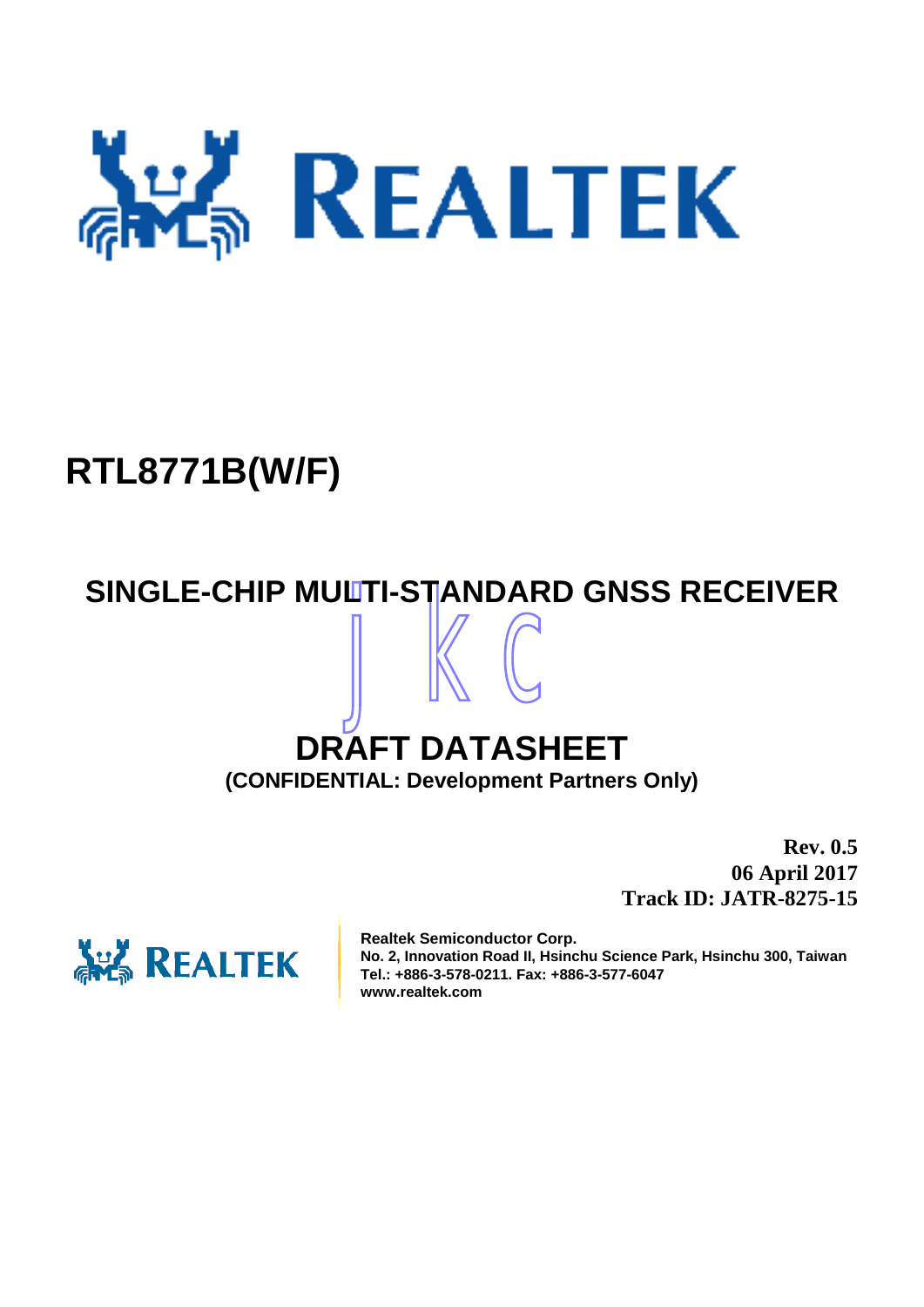

### **COPYRIGHT**

©2015 Realtek Semiconductor Corp. All rights reserved. No part of this document may be reproduced, transmitted, transcribed, stored in a retrieval system, or translated into any language in any form or by any means without the written permission of Realtek Semiconductor Corp.

### **DISCLAIMER**

Realtek provides this document 'as is', without warranty of any kind. Realtek may make improvements and/or changes in this document or in the product described in this document at any time. This document could include technical inaccuracies or typographical errors.

### **TRADEMARKS**

Realtek is a trademark of Realtek Semiconductor Corporation. Other names mentioned in this document are trademarks/registered trademarks of their respective owners.

### **USING THIS DOCUMENT**

This document is intended for the software engineer's reference and provides detailed programming information.

Software engineer's reference Though every effort has been made to ensure that this document is current and accurate, more information may have become available subsequent to the production of this guide.

### **REVISION HISTORY**

| <b>Revision</b> | <b>Release</b><br><b>Date</b> | Summarv                                        |
|-----------------|-------------------------------|------------------------------------------------|
| 0.5             | 2017/04/06                    | $\overline{\phantom{a}}$<br>release.<br>First. |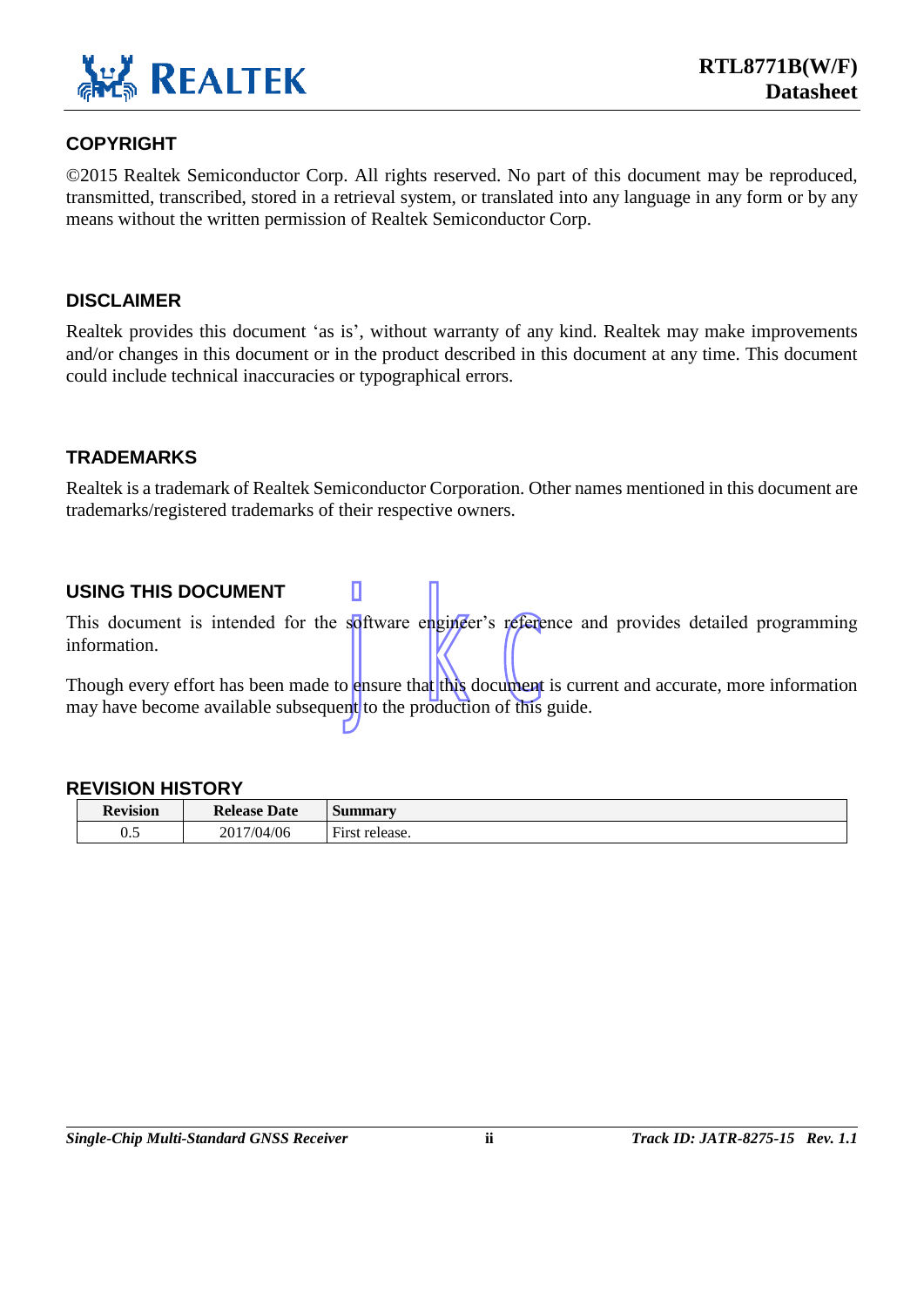

# **Table of Contents**

| 1.             |                                                                      |                                                                 |  |
|----------------|----------------------------------------------------------------------|-----------------------------------------------------------------|--|
| 2.             |                                                                      |                                                                 |  |
| 3.             |                                                                      |                                                                 |  |
| $\mathbf{4}$ . |                                                                      |                                                                 |  |
|                | 4.1.                                                                 |                                                                 |  |
|                |                                                                      |                                                                 |  |
|                | 5.1.<br>5.2.<br>5.3.<br>5.4.<br>5.5.<br>5.6.<br>5.7.                 |                                                                 |  |
|                |                                                                      |                                                                 |  |
|                | 6.1.<br>6.2.<br>6.3.<br>6.4.<br>6.4.1.<br>6.4.2.<br>6.4.3.<br>6.4.4. | POWER CONSUMPTION                                               |  |
| 7.             |                                                                      | MECHANICAL DIMENSIONS <b>Example 2008</b> MECHANICAL DIMENSIONS |  |
| 8.             | 7.1.                                                                 |                                                                 |  |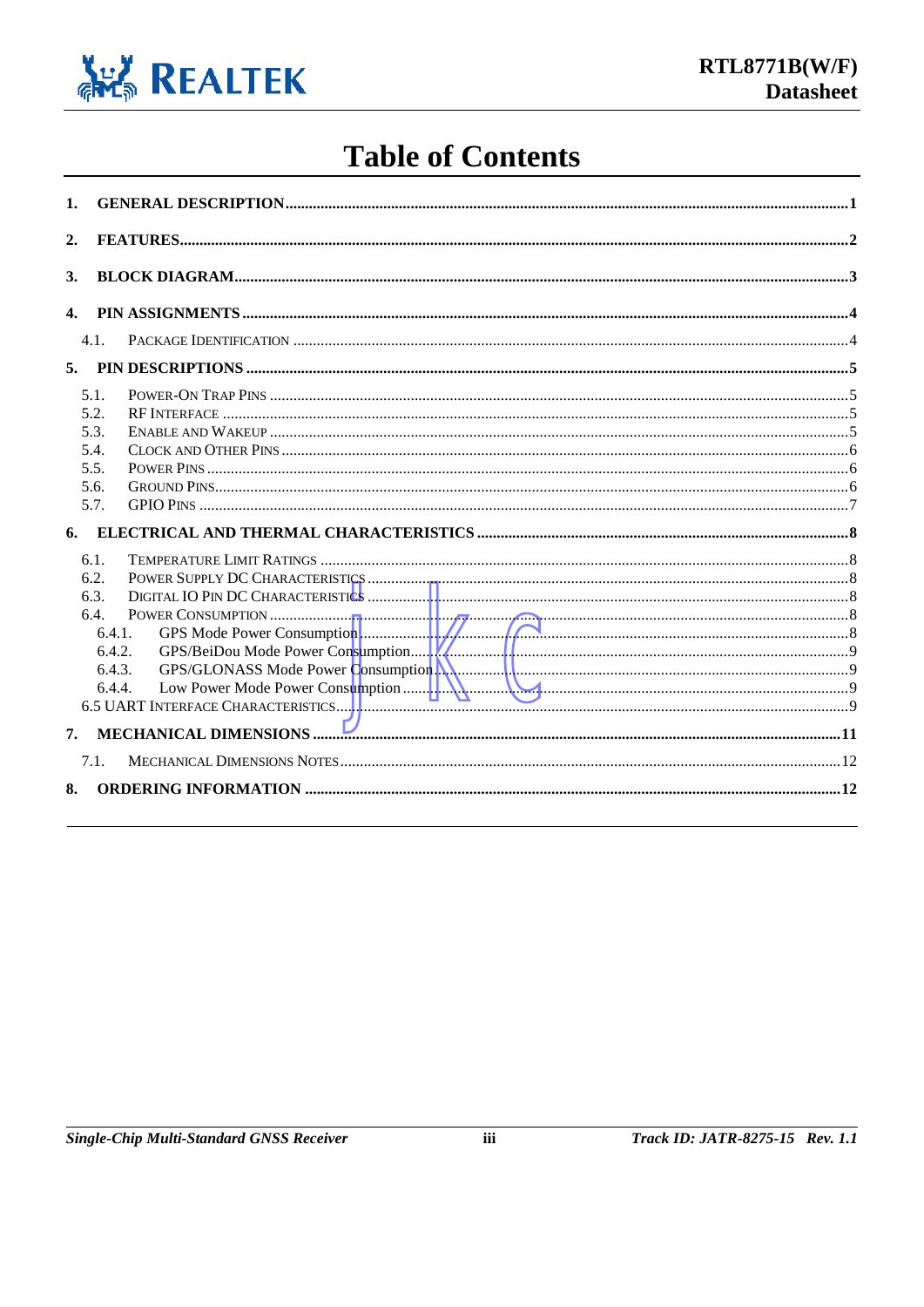

# **List of Tables**

# **List of Figures**

|  |  |  | <u>\</u> |
|--|--|--|----------|
|  |  |  |          |
|  |  |  |          |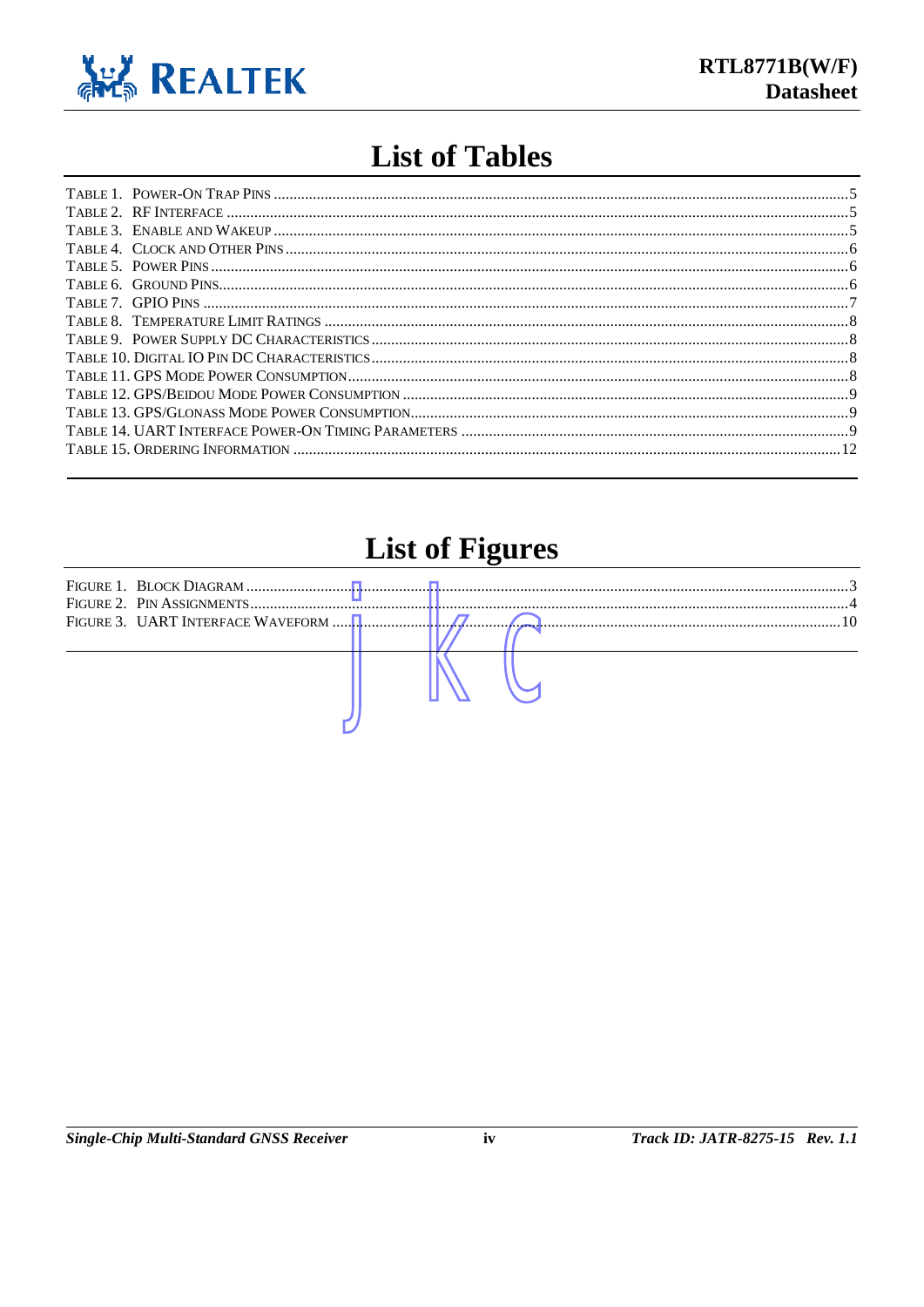

## <span id="page-4-0"></span>**1. General Description**

The RTL8771B(W/F) is a high-performance GNSS single chip that supports a multi-standard (GPS/ BeiDou/GLONASS) positioning solution. The RTL8771B(W/F) includes on chip RF, baseband, and RISC CPU. The RTL8771B(W/F) achieves high-performance low-SNR tracking/acquisition sensitivity, and fast Time-to-First-Fix (TTFF). The RTL8771B(W/F) supports up to 210 PRN channels, including 22 simultaneous tracking channels.

The RTL8771B(W/F) also provides various navigation applications including SBAS/DGPS (WAAS, MSAS, EGNOS, GAGAN, etc.) and AGPS, which speeds the positioning time. An always-on backed-up memory and a real time clock are provided to accelerate acquisition at system restart up.

With an on-chip integrated LNA, RTL8771B(W/F) delivers a total receiver noise figure of 2.6 dB (before ADC). RTL8771B(W/F) has on chip regulators easily integrated into your system without extra voltage regulator. The crystal supporting feature allows users to implement low-cost design circuit with minimum BOM cost.

With an embedded 32-bits RISC controller running at 87/43.5MHz, the system performs time-critical processes, including data decoding and positioning. The real-time operating system also allows for efficient task scheduling.

232 data port and I2C interface<br>
er data rate to send more data, and<br>
pre-defined HCI commands<br>
ed by the RTL8771B(W/F), wh<br>
ition-Fixed indicator allows cus The RTL8771B(W/F) offers an RS-232 data port and I2C interface for data exchange. The configurable RS-232 interface enables use of a higher data rate to send more data, as well as National Marine Electronics Association (NMEA) packets. Standard pre-defined HCI commands make the RTL8771B(W/F) easy and flexible to configure.

A time mark pulse of 1PPS is generated by the RTL8771B(W/F), which is synchronized with GPS time. A General-purpose IO configured as Position-Fixed indicator allows customer to implement system functions. The general-purpose IO with power-on trap functions allows for easier system configuration.

The difference between RTL8771BW with RTL8771BF is the extra MCM flash mounted on the RTL8771BW chip core. The MCM flash provides the flexibility for further user request, such as data logging function, modification for binary GNSS message, etc.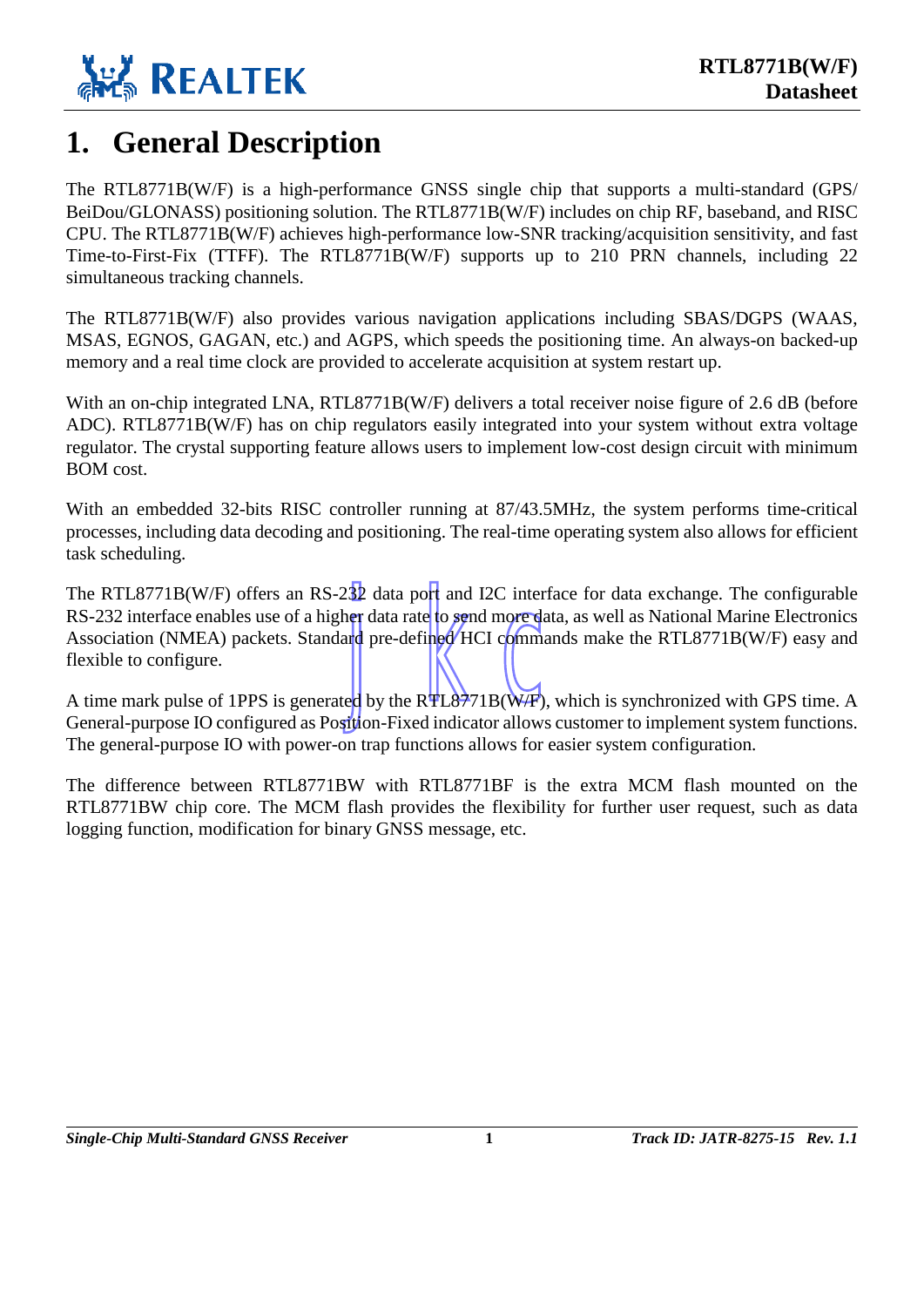

# <span id="page-5-0"></span>**2. Features**

### **General**

- 22 tracking/210 PRN-channel GNSS Receiver
- Multi-standard GPS/BeiDou/GLONASS navigation system supported
- SBAS supported (at user request)
- AGPS supported (at user request)
- Supports TCXO
- $\blacksquare$  Update rate of 1/2/5/10Hz

### **Reference Oscillator**

- **TCXO**
- Frequency 26MHz
- Frequency maximum error:  $+/-2.5$ ppm

### **RF Configuration**

- 5-bit IF I/Q signal
- $\blacksquare$  RF Integrated in single chip

### **MIPS Compatible CPU**

- 87/43.5MHz processor clock
- Supports MIPS16 instructions

### **Host Interface**

- UART
- $\blacksquare$  I2C

### **NMEA**

NMEA 0183 standard (compatible to version 4.10)

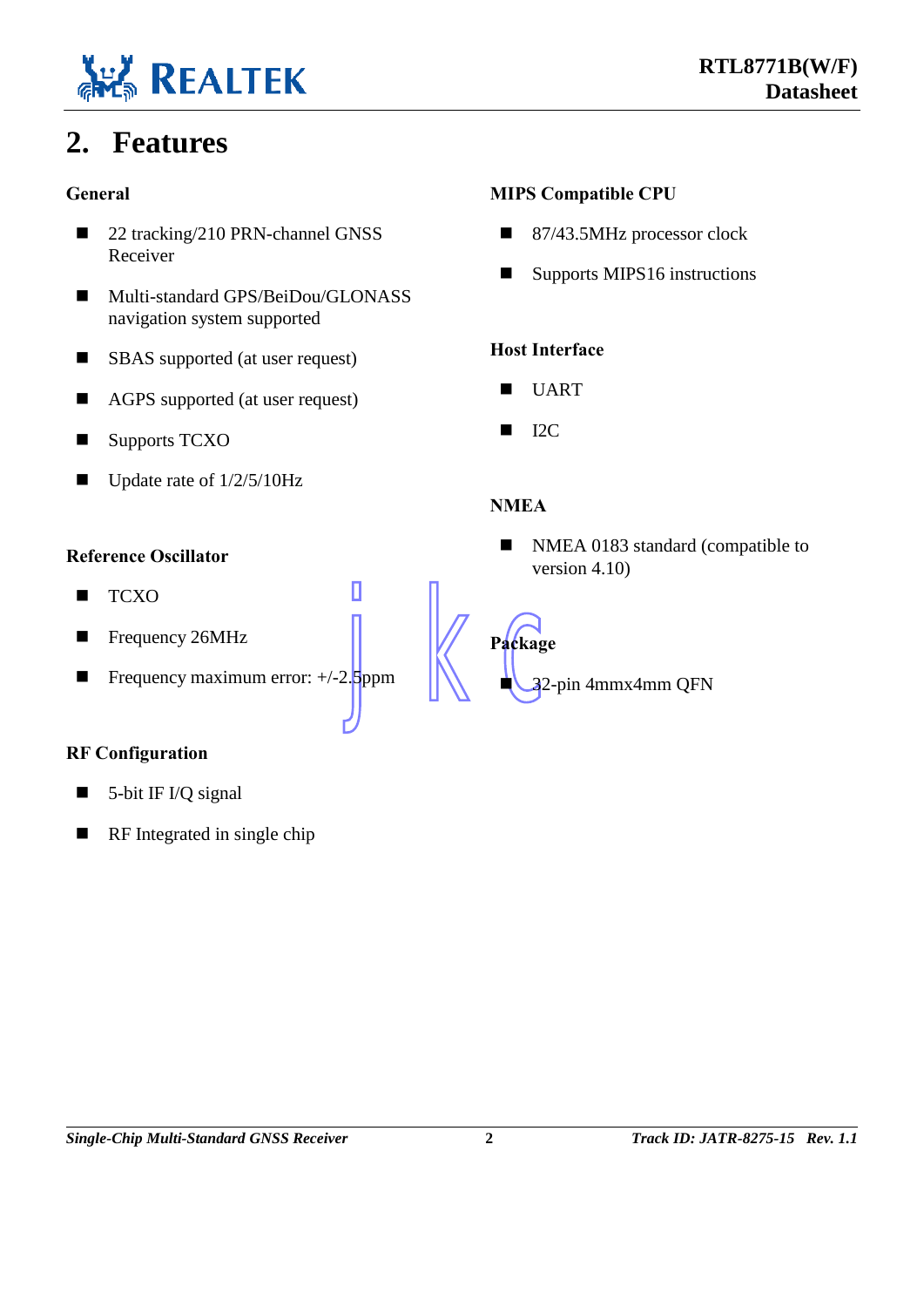

# <span id="page-6-0"></span>**3. Block Diagram**

<span id="page-6-1"></span>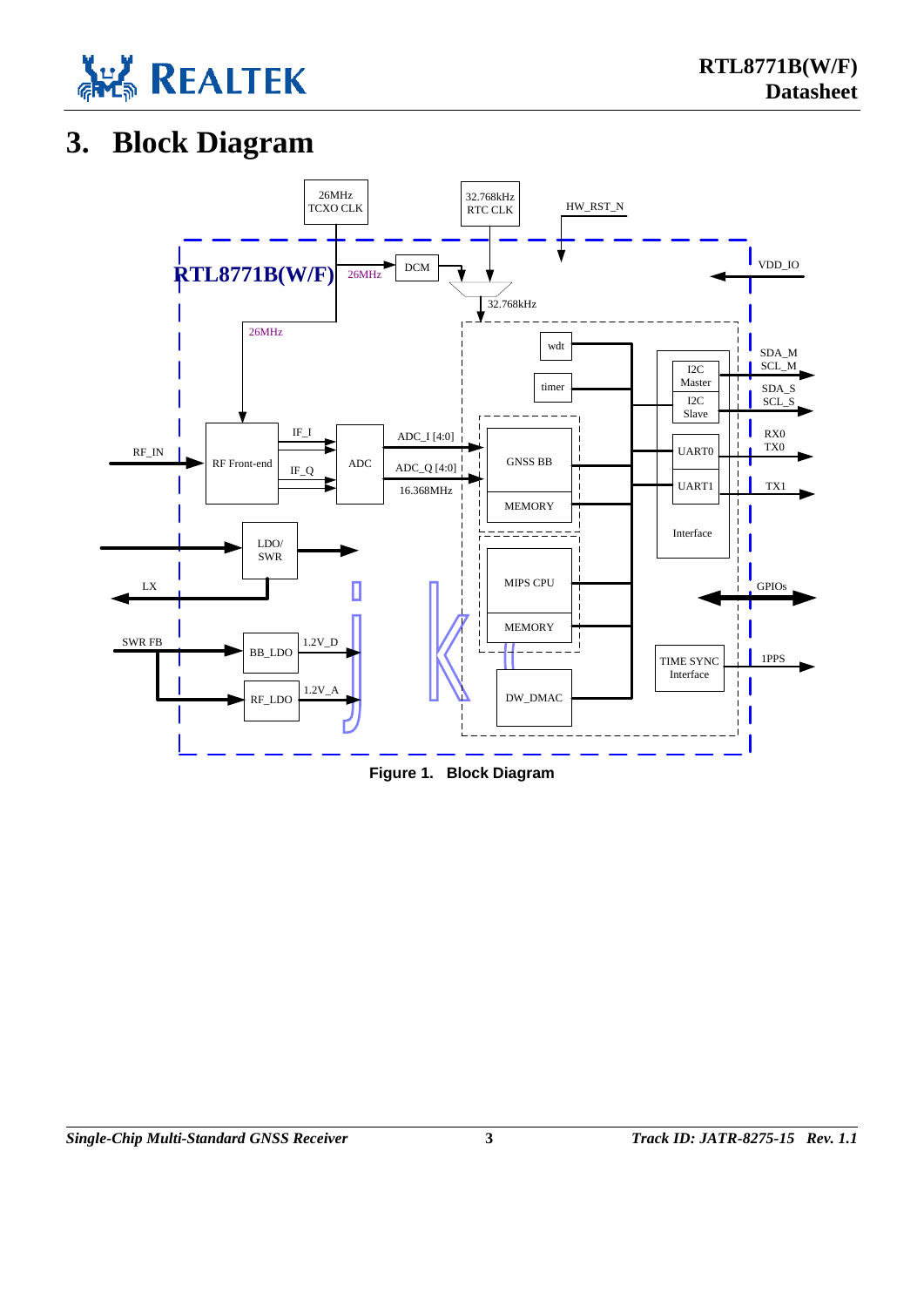

# <span id="page-7-0"></span>**4. Pin Assignments**

<span id="page-7-2"></span><span id="page-7-1"></span>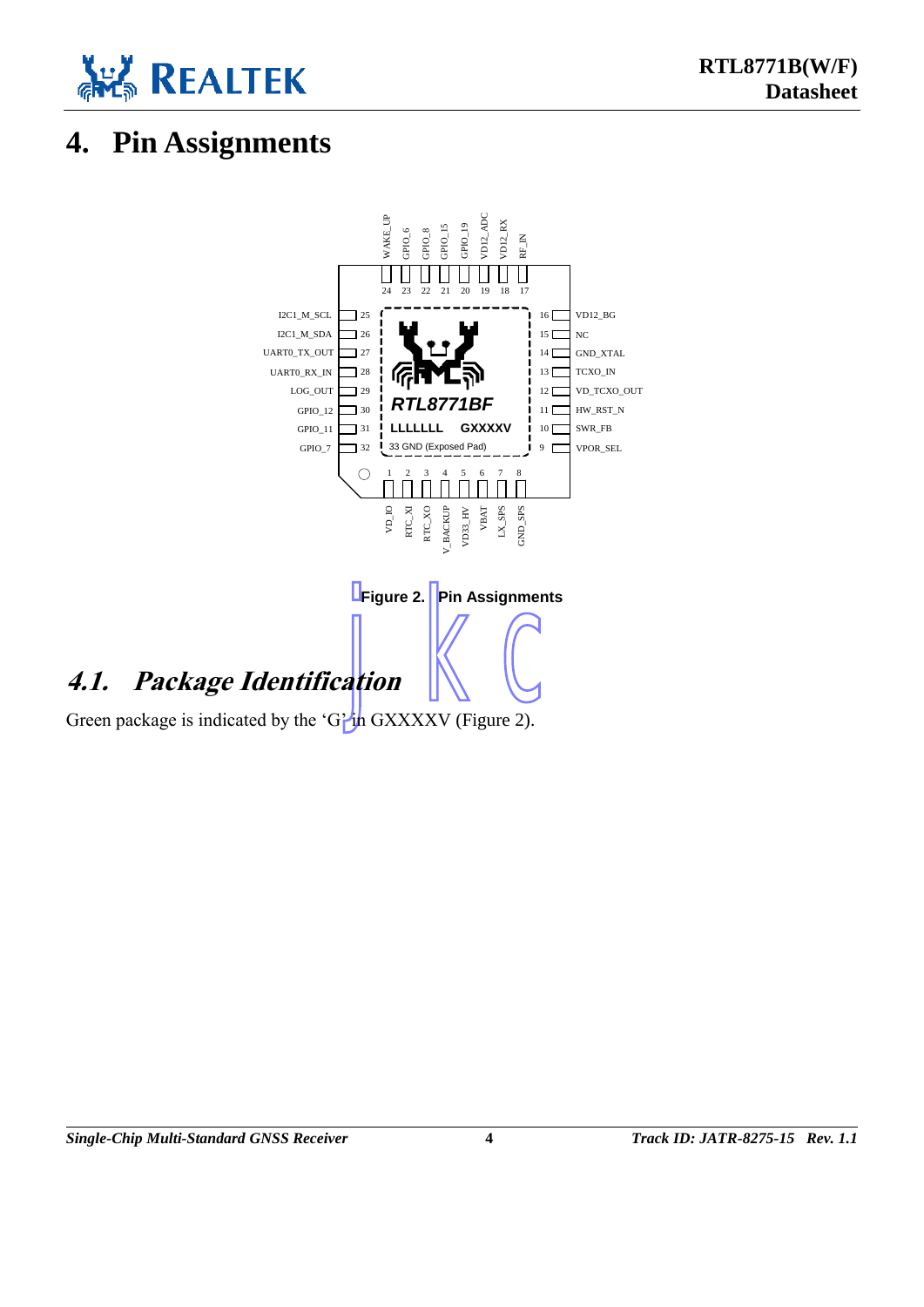

# <span id="page-8-0"></span>**5. Pin Descriptions**

The following signal type codes are used in the tables:

I: Input O: Output O: Output

P: Power

### <span id="page-8-1"></span>**5.1. Power-On Trap Pins**

<span id="page-8-4"></span>

| Table 1. Power-On Trap Pins |      |               |                              |  |  |  |
|-----------------------------|------|---------------|------------------------------|--|--|--|
| <b>Symbol</b>               | Type | <b>Pin No</b> | <b>Description</b>           |  |  |  |
| GPIO 12                     |      | 30            | 0: AVDD TCXO OUT = $1.8V$    |  |  |  |
| GPIO 7                      |      | 32            | 0: Internal LDO select       |  |  |  |
|                             |      |               | 1: Internal SWR select       |  |  |  |
| LOG OUT/GPIO 9              |      | 29            | 0: Internal RTC clock select |  |  |  |
|                             |      |               | 1: External RTC clock select |  |  |  |

# <span id="page-8-2"></span>**5.2. RF Interface**

<span id="page-8-5"></span>

| Table 2. Renterface |             |  |                           |  |  |  |
|---------------------|-------------|--|---------------------------|--|--|--|
| <b>Symbol</b>       | <b>Type</b> |  | <b>Pin No Description</b> |  |  |  |
|                     |             |  | RF input                  |  |  |  |
| $RF$ <sub>IN</sub>  |             |  |                           |  |  |  |

 $\sqrt{p}$ 

### <span id="page-8-3"></span>**5.3. Enable and Wakeup**

### **Table 3. Enable and Wakeup**

<span id="page-8-6"></span>

| <b>Symbol</b>      | <b>Type</b> | Pin No | <b>Description</b> |
|--------------------|-------------|--------|--------------------|
| RST N<br><b>HW</b> |             |        | Enable chip        |
| <b>WAKE UP</b>     |             | 24     | Wakeup chip        |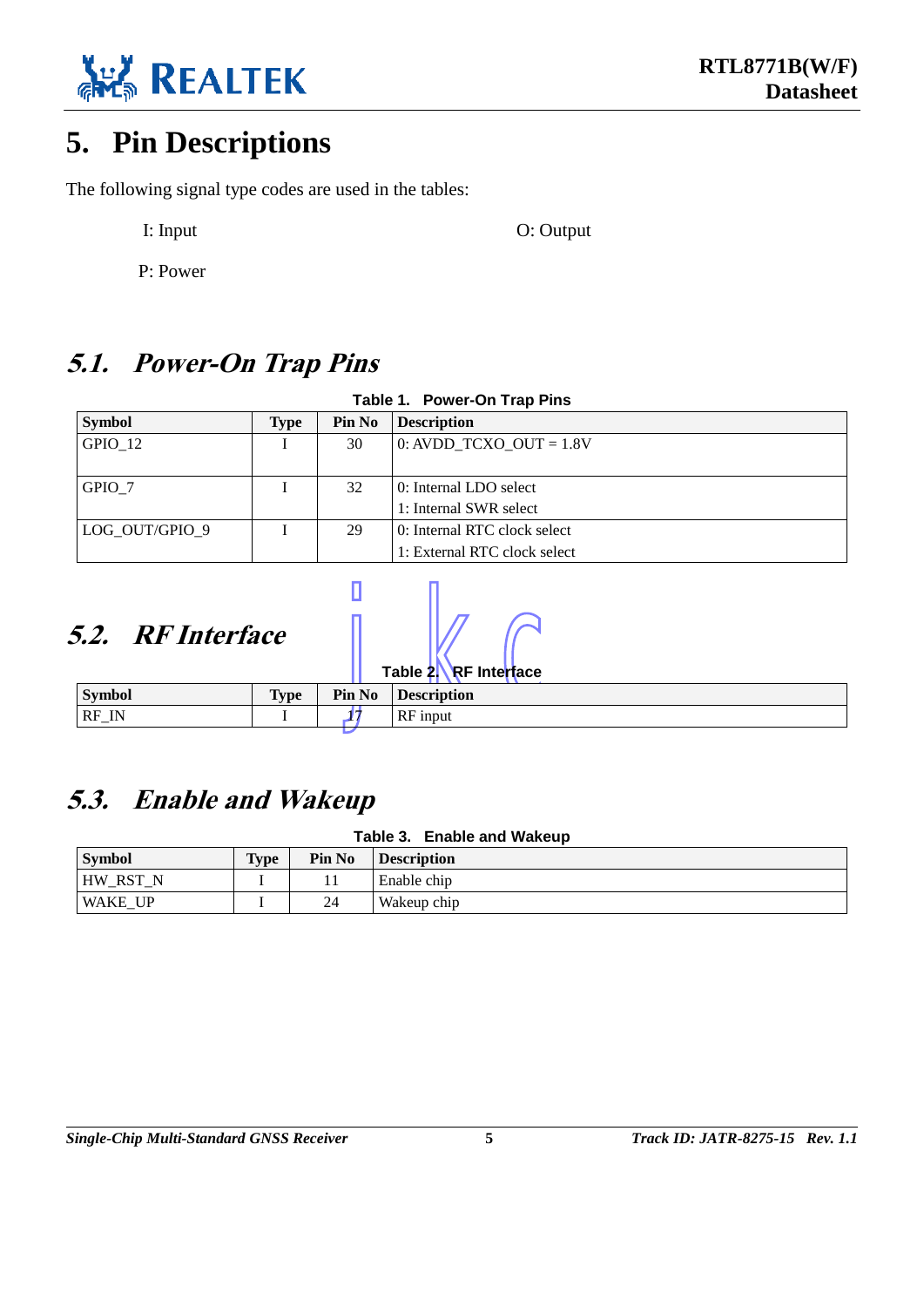

# <span id="page-9-0"></span>**5.4. Clock and Other Pins**

<span id="page-9-3"></span>

| Table 4. Clock and Other Pins |      |        |                      |  |  |  |
|-------------------------------|------|--------|----------------------|--|--|--|
| <b>Symbol</b>                 | Type | Pin No | <b>Description</b>   |  |  |  |
| TCXO_IN                       |      | 13     | TCXO input           |  |  |  |
| <b>RTC XI</b>                 |      | 2      | RTC(32.768kHz) XI    |  |  |  |
| RTC_XO                        | O    | 3      | RTC (32.768kHz) XO   |  |  |  |
| <b>VPOR SEL</b>               |      | 9      | 0: Turn off VBAT LDO |  |  |  |
|                               |      |        | 1: Turn on VBAT LDO  |  |  |  |

## <span id="page-9-1"></span>**5.5. Power Pins**

<span id="page-9-4"></span>

| Table 5. Power Pins |             |        |                                       |  |  |  |
|---------------------|-------------|--------|---------------------------------------|--|--|--|
| <b>Symbol</b>       | <b>Type</b> | Pin No | <b>Description</b>                    |  |  |  |
| VD IO               | P           |        | VDD (1.8~3.3V) for IO                 |  |  |  |
| VD33 HV             | P           | 5      | VBAT LDO output (if VPOR_SEL is high) |  |  |  |
|                     |             |        | 3.3V power input (if VPOR_SEL is low) |  |  |  |
| <b>VBAT</b>         | P           | 6      | Regulator input                       |  |  |  |
| <b>V BACKUP</b>     | P           | 4      | Backup battery supply                 |  |  |  |
| SWR FB              | P           | 10     | Regulator feedback pin                |  |  |  |
| VD TCXO OUT         | P           | 12     | <b>UVDD</b> 1.8V output for TCXO      |  |  |  |
| $VD12_BG$           | P           | 16     | VDD 1.2V for Bandgap                  |  |  |  |
| VD12 ADC            | P           | 19     | VDD 1.2V for ADC                      |  |  |  |
| $VD12_RX$           | P           | 18     | $VDD 1.2V$ for $RX$                   |  |  |  |
|                     |             |        |                                       |  |  |  |
|                     |             |        |                                       |  |  |  |

# <span id="page-9-2"></span>**5.6. Ground Pins**

<span id="page-9-5"></span>

| Table 6. Ground Pins |      |               |                    |  |  |  |  |
|----------------------|------|---------------|--------------------|--|--|--|--|
| <b>Symbol</b>        | Type | <b>Pin No</b> | <b>Description</b> |  |  |  |  |
| <b>GND SPS</b>       | G    | 8             | Ground             |  |  |  |  |
| <b>GNS XTAL</b>      | G    | 14            | Ground             |  |  |  |  |
| E-pad                | G    | 33            | Exposed ground     |  |  |  |  |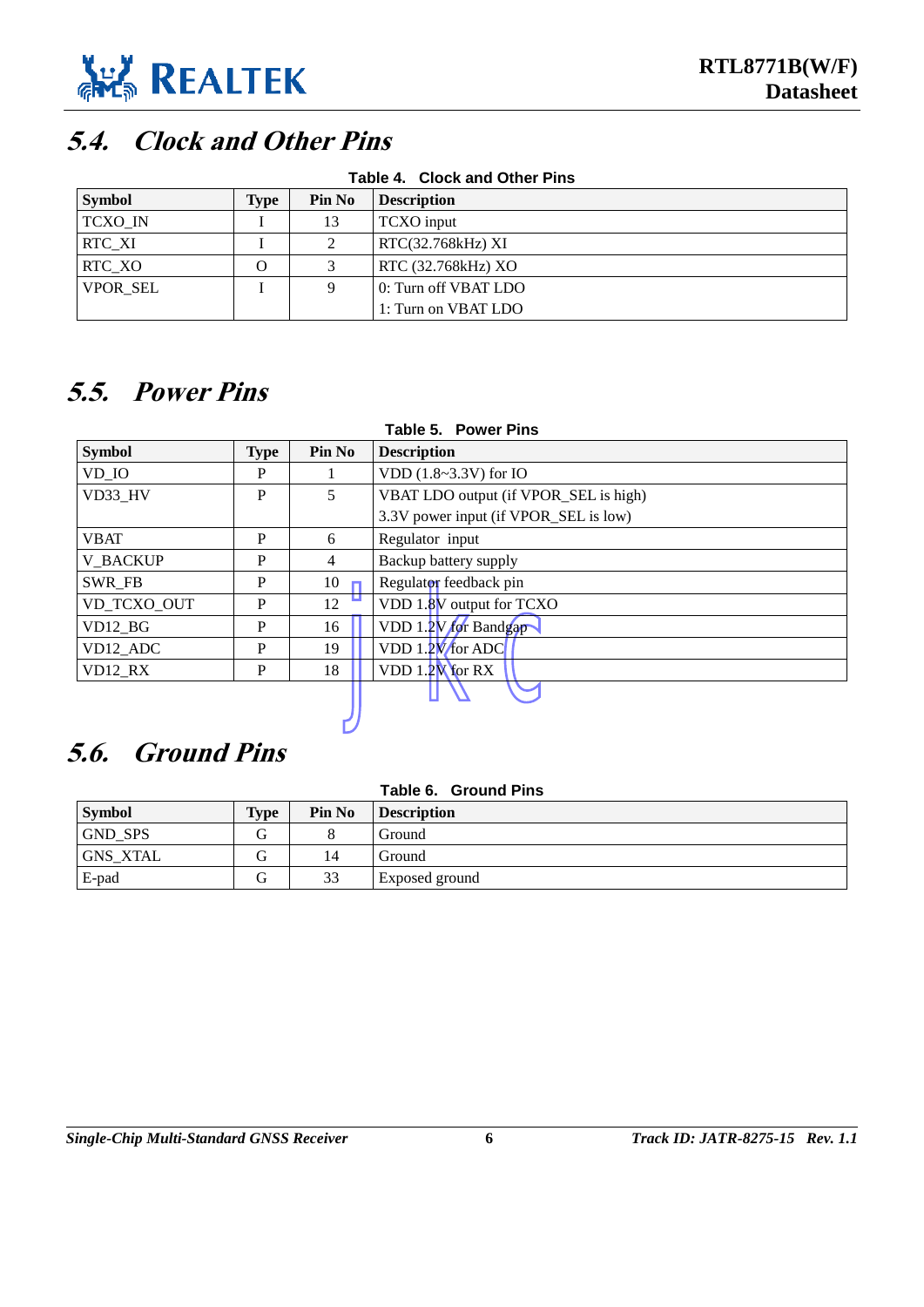

# <span id="page-10-0"></span>**5.7. GPIO Pins**

<span id="page-10-1"></span>

| Table 7. GPIO Pins         |                 |        |                                        |  |  |  |
|----------------------------|-----------------|--------|----------------------------------------|--|--|--|
| <b>Symbol</b>              | <b>Type</b>     | Pin No | <b>Description</b>                     |  |  |  |
| GPIO 19/LNA EN             | <b>IO</b>       | 20     | GPIO (input/output)                    |  |  |  |
| GPIO_15/LNA_EN             | IO <sub>1</sub> | 21     | External LNA enable                    |  |  |  |
| GPIO 8/CLK REQ IN          |                 | 22     | GPIO (input only)                      |  |  |  |
| GPIO 6/1PPS                | <b>IO</b>       | 23     | GPIO (1PPS/TSYNC)                      |  |  |  |
| I2C1_M_SCL/GPIO_1          | IO.             | 25     | Master I2C clock                       |  |  |  |
| I2C1 M SDA/GPIO 0          | <b>IO</b>       | 26     | Master I2C data                        |  |  |  |
| <b>UART0_TX_OUT/GPIO 3</b> | $\Omega$        | 27     | Uart0 TX output                        |  |  |  |
| <b>UARTO RX IN/GPIO 2</b>  |                 | 28     | Uart0 RX input                         |  |  |  |
| GPIO 12                    | $\Omega$        | 30     | Programmable signal for position fixed |  |  |  |
| GPIO_11                    | $\Omega$        | 31     | GPIO (output only)                     |  |  |  |
| GPIO 7                     | $\Omega$        | 32     | GPIO (output only)                     |  |  |  |
| LOG OUT/GPIO 9             | $\Omega$        | 29     | Log output                             |  |  |  |

jkc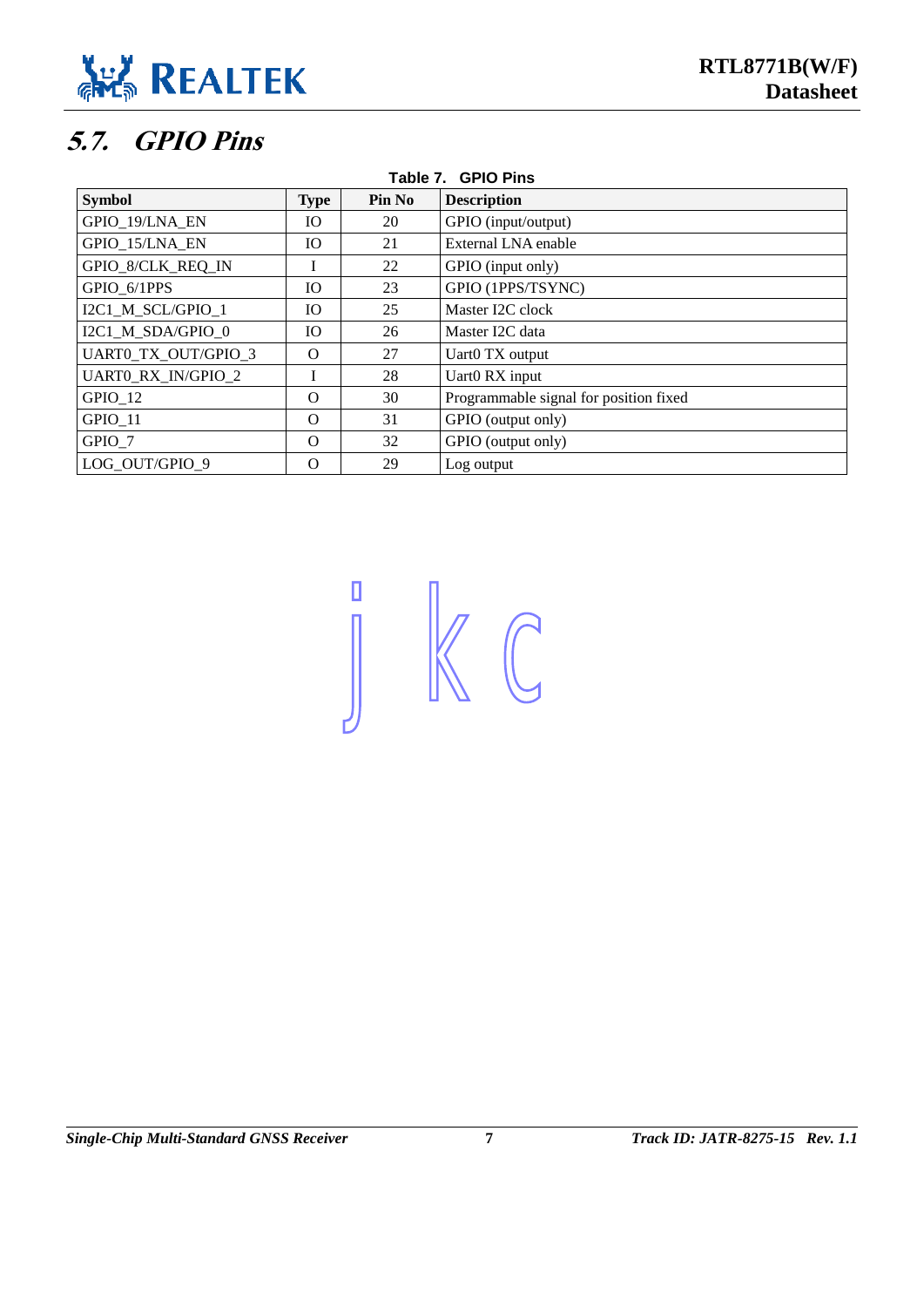

# <span id="page-11-0"></span>**6. Electrical and Thermal Characteristics**

### <span id="page-11-1"></span>**6.1. Temperature Limit Ratings**

| Table 8. |  | <b>Temperature Limit Ratings</b> |
|----------|--|----------------------------------|
|----------|--|----------------------------------|

<span id="page-11-6"></span>

| <b>Parameter</b>                     | <b>Minimum</b> | <b>Maximum</b> | Units   |
|--------------------------------------|----------------|----------------|---------|
| Storage Temperature                  | -၁၁            |                | $\circ$ |
| <b>Ambient Operating Temperature</b> | -40            | +85            | ∘∼      |
| <b>Junction Temperature</b>          | -40            |                | $\circ$ |

## <span id="page-11-2"></span>**6.2. Power Supply DC Characteristics**

### **Table 9. Power Supply DC Characteristics**

<span id="page-11-7"></span>

| <b>Symbol</b> | <b>Parameter</b>      | <b>Minimum</b> | <b>Typical</b> | <b>Maximum</b> | <b>Units</b> |
|---------------|-----------------------|----------------|----------------|----------------|--------------|
| <b>VBAT</b>   | VBAT supply voltage   | 2.60           | 3.3            | 5.25           |              |
| VDD IO        | IO supply voltage     | 1.62           | 3.3            | 3.63           |              |
| <b>VBK</b>    | Backup Voltage        | 1.62           | 3.0            | 3.63           |              |
| <b>IBK</b>    | <b>Backup Current</b> |                |                |                | uA           |

# <span id="page-11-8"></span><span id="page-11-3"></span>**6.3. Digital IO Pin DC Characteristics**

### <span id="page-11-10"></span>**Table 10. Digital IO Pin DC Characteristics**

| 6.3. Digital IO Pin DC Characteristics<br>Table 10. Digital IO Pin DC Characteristics |                     |                |               |                |              |  |  |  |  |
|---------------------------------------------------------------------------------------|---------------------|----------------|---------------|----------------|--------------|--|--|--|--|
| <b>Symbol</b>                                                                         | <b>Parameter</b>    | <b>Minimum</b> | <b>Normal</b> | <b>Maximum</b> | <b>Units</b> |  |  |  |  |
| $\rm V_{\rm IH}$                                                                      | Input high voltage  | <b>VDD 10</b>  | 33            | VDD IO         |              |  |  |  |  |
| $V_{IL}$                                                                              | Input low voltage   | VĐD IO         |               | VDD IO         |              |  |  |  |  |
| $V_{OH}$                                                                              | Output high voltage | VDD IO         |               | VDD IO         |              |  |  |  |  |
| $V_{OL}$                                                                              | Output low voltage  | VDD IO         |               | VDD IO         |              |  |  |  |  |

# <span id="page-11-4"></span>**6.4. Power Consumption**

### <span id="page-11-9"></span><span id="page-11-5"></span>*6.4.1. GPS Mode Power Consumption*

**Table 11. GPS Mode Power Consumption**

| <b>Symbol</b>        | <b>Parameter</b> | <b>Condition</b> | <b>Minimum</b><br>(SWR/LDO) | <b>Normal</b><br>(SWR/LDO) | <b>Maximum</b><br>(SWR/LDO) | Units |
|----------------------|------------------|------------------|-----------------------------|----------------------------|-----------------------------|-------|
| $\mathbf{I}_{total}$ | Total current    | Acquisition      | $\sim$                      | 18.51                      | $\overline{\phantom{a}}$    | mA    |
|                      | under $3.3V$     | Tracking         | -                           | 15.99                      | -                           | mA    |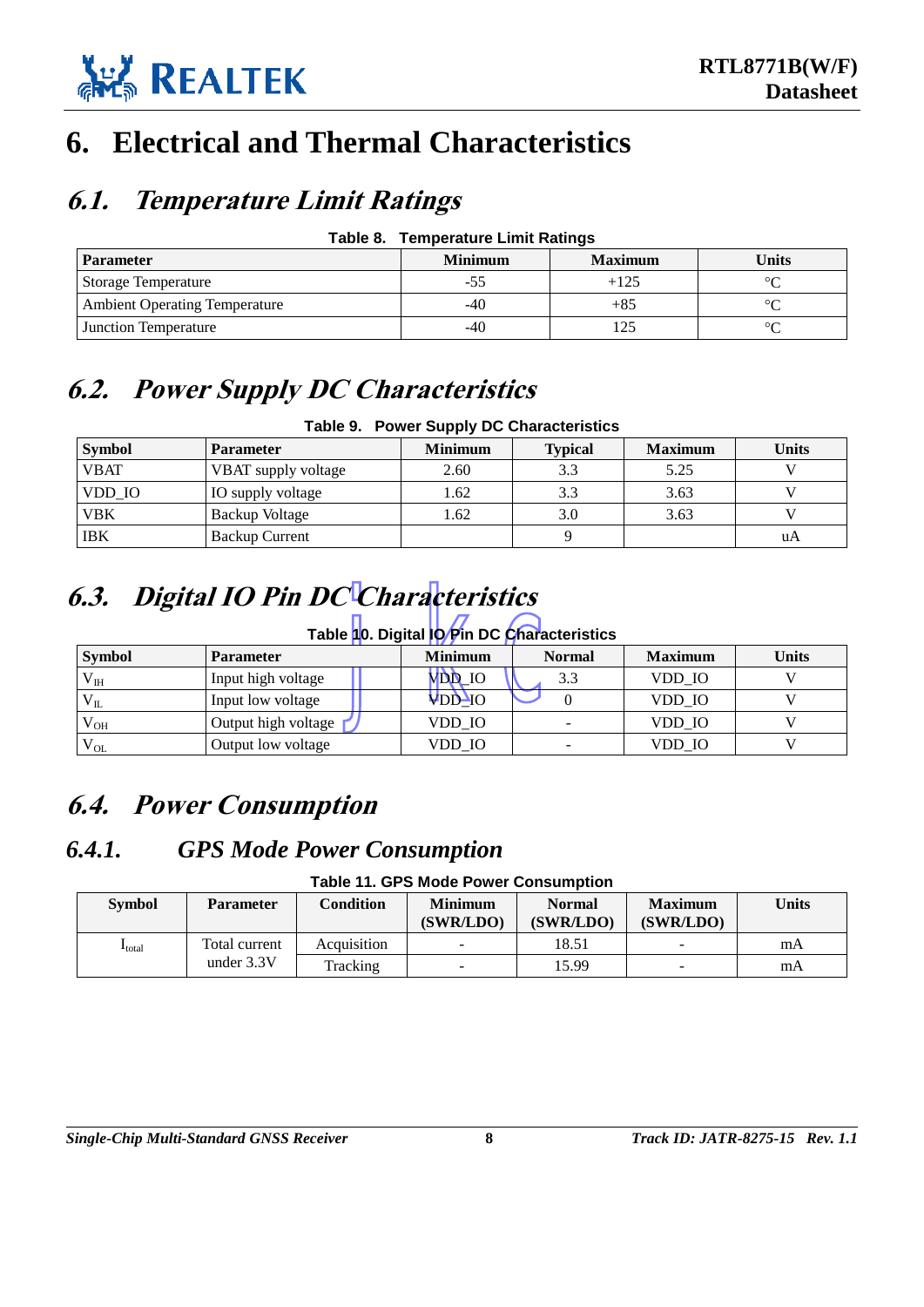

### <span id="page-12-0"></span>*6.4.2. GPS/BeiDou Mode Power Consumption*

<span id="page-12-4"></span>

| <b>Table 12. GPS/BeiDou Mode Power Consumption</b> |                                                                                                                                           |             |   |       |                          |    |  |  |
|----------------------------------------------------|-------------------------------------------------------------------------------------------------------------------------------------------|-------------|---|-------|--------------------------|----|--|--|
| <b>Symbol</b>                                      | Units<br><b>Condition</b><br><b>Minimum</b><br><b>Maximum</b><br><b>Normal</b><br><b>Parameter</b><br>(SWR/LDO)<br>(SWR/LDO)<br>(SWR/LDO) |             |   |       |                          |    |  |  |
| <b>I</b> total                                     | Total current                                                                                                                             | Acquisition | - | 24.51 | $\overline{\phantom{a}}$ | mA |  |  |
|                                                    | under $3.3V$                                                                                                                              | Tracking    | - | 21.10 | $\overline{\phantom{a}}$ | mA |  |  |

# <span id="page-12-1"></span>*6.4.3. GPS/GLONASS Mode Power Consumption*

### **Table 13. GPS/GLONASS Mode Power Consumption**

<span id="page-12-5"></span>

| <b>Symbol</b>        | <b>Parameter</b> | <b>Condition</b> | <b>Minimum</b><br>(SWR/LDO) | <b>Normal</b><br>(SWR/LDO) | <b>Maximum</b><br>(SWR/LDO) | Units |
|----------------------|------------------|------------------|-----------------------------|----------------------------|-----------------------------|-------|
| $\mathbf{I}_{total}$ | Total current    | Acquisition      | -                           | 24.51                      | $\overline{\phantom{a}}$    | mA    |
|                      | under $3.3V$     | Tracking         |                             | 23.51                      | -                           | mA    |

### <span id="page-12-2"></span>*6.4.4. Low Power Mode Power Consumption* Table 14. Low Power Mode Power Consumption

| <b>Symbol</b>  | <b>Parameter</b>              | Condition                       | <b>Minimum</b> | <b>Normal</b> | <b>Maximum</b> | <b>Units</b> |
|----------------|-------------------------------|---------------------------------|----------------|---------------|----------------|--------------|
| <b>I</b> total | Total current<br>under $3.3V$ | Walking mode<br><b>Tracking</b> |                | 3.3           |                | mA           |

# <span id="page-12-3"></span>jkc **6.5 UART Interface Characteristics**

The RTL8771B(W/F) UART interface is a standard 4-wire interface with RX, TX, CTS, and RTS. The interface supports the UART HCI H4 and specifications. The default baud is 9.6 kbps. In order to support high and low speed baud , the RTL8771B(W/F) provides multiple UART clocks. The recommended baud rate settings are listed in the following table.

<span id="page-12-6"></span>

|                     | Table 14. UART Interface Power-On Timing Parameters |                       |  |  |  |  |  |  |
|---------------------|-----------------------------------------------------|-----------------------|--|--|--|--|--|--|
| <b>Desired Baud</b> | <b>Actual Baud</b>                                  | Baud mismatch $(\% )$ |  |  |  |  |  |  |
| 4800                | 4803                                                | 0.07%                 |  |  |  |  |  |  |
| 9600                | 9607                                                | 0.07%                 |  |  |  |  |  |  |
| 14400               | 14423                                               | 0.16%                 |  |  |  |  |  |  |
| 19200               | 19214                                               | 0.07%                 |  |  |  |  |  |  |
| 38400               | 38564                                               | 0.42%                 |  |  |  |  |  |  |
| 57600               | 57846                                               | 0.43%                 |  |  |  |  |  |  |
| 115200              | 115691                                              | 0.43%                 |  |  |  |  |  |  |
| 1346000             | 1359375                                             | 0.1%                  |  |  |  |  |  |  |

### **Table 14. UART Interface Power-On Timing Parameters**

*Single-Chip Multi-Standard GNSS Receiver* **9** *Track ID: JATR-8275-15 Rev. 1.1*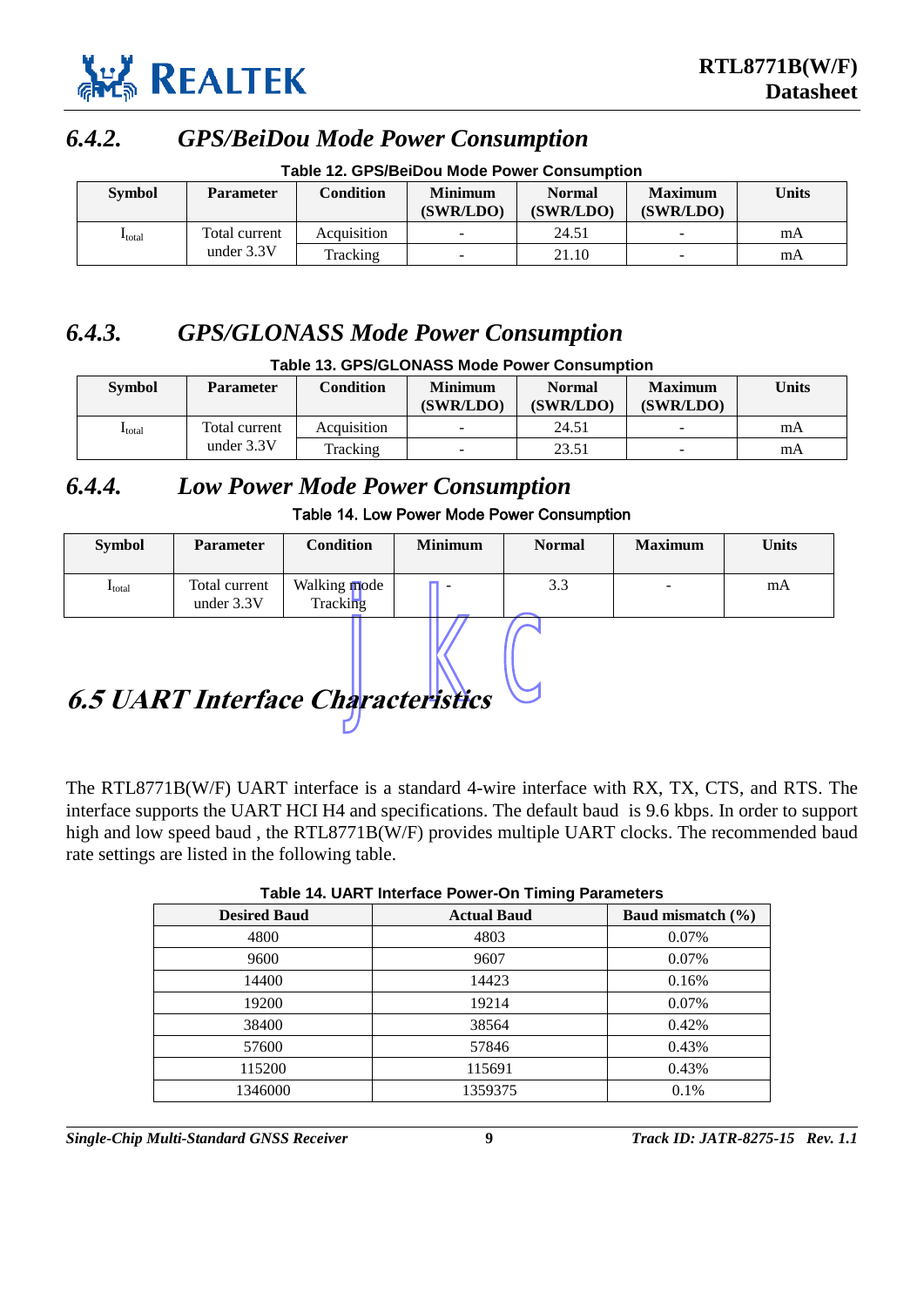



**Figure 3. UART Interface Waveform**

<span id="page-13-0"></span>The UART signal level ranges from 1.8V to 3.3V. The host provides the power source with the targeted power level to the RTL8771B(W/F) UART interface.

The 3.3V, 2.8V, and 1.8V DC characteristics of typical signal levels are shown in [Table 10](#page-11-8) [Digital IO Pin](#page-11-10)  [DC Characteristics,](#page-11-10) page 8.

jkc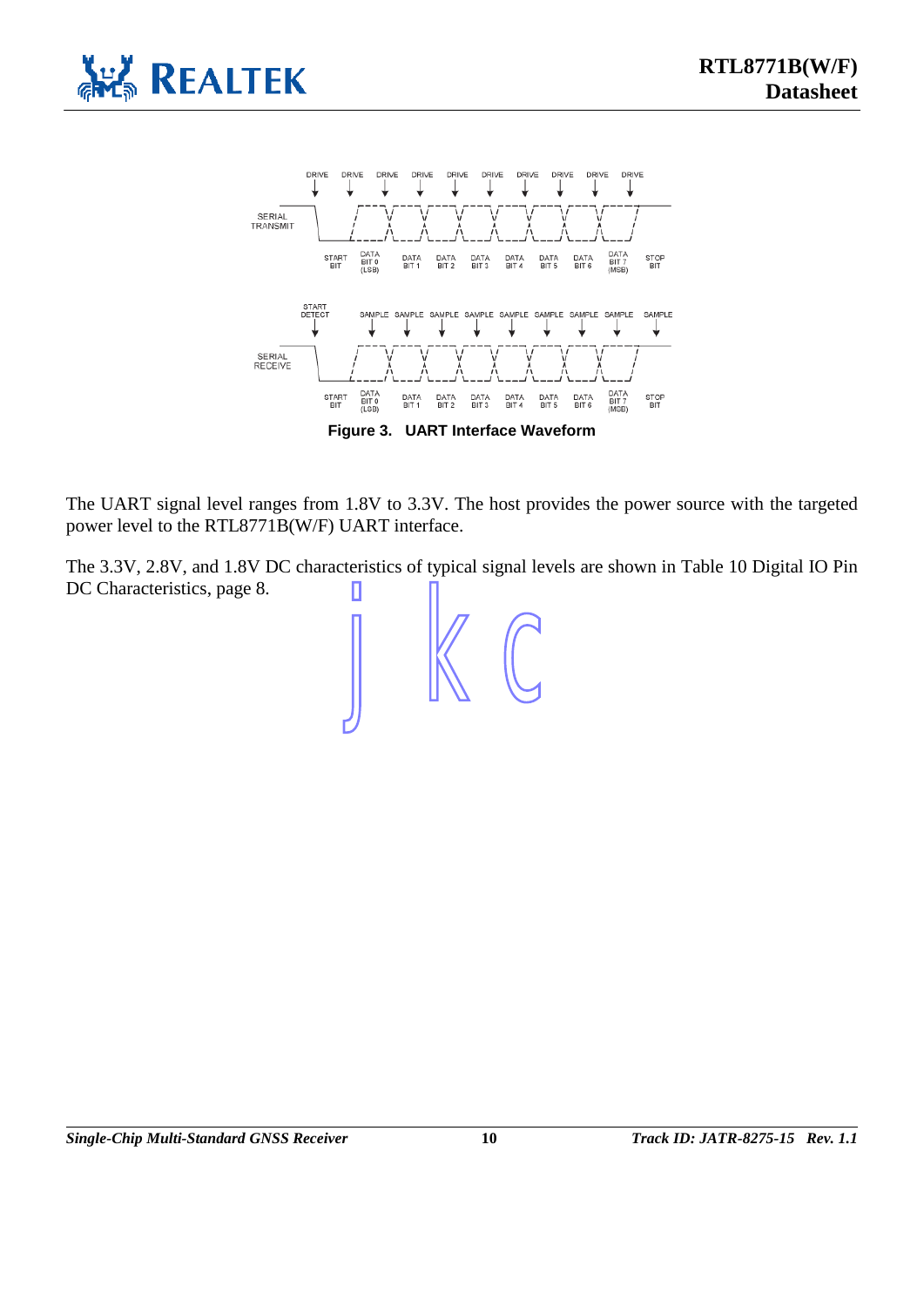

# <span id="page-14-0"></span>**7. Mechanical Dimensions**

Plastic Quad Flat No Lead Package 32 Leads 4x4mm<sup>2</sup> Outline